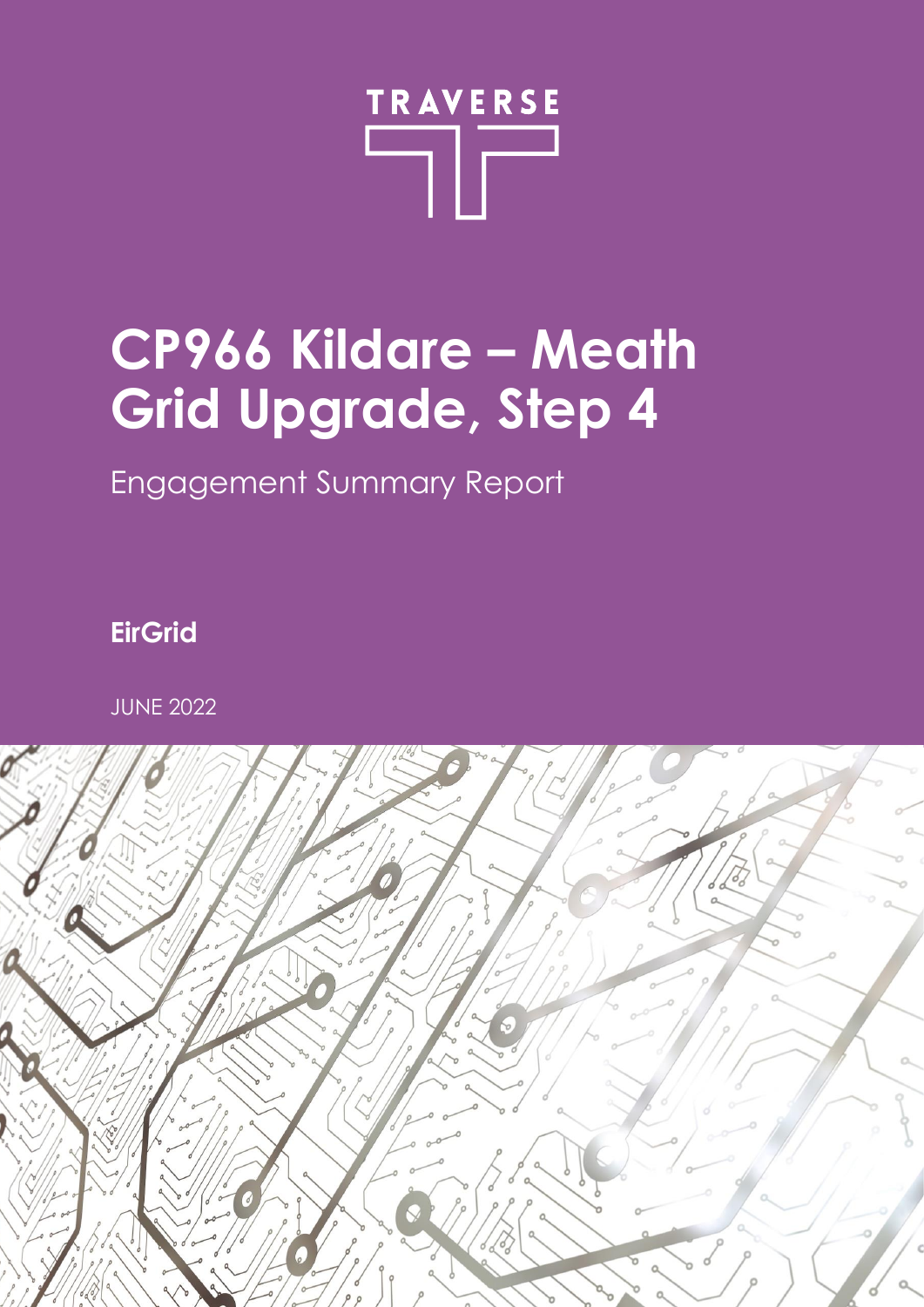

# **Version control**

| <b>Document information</b> |                                                      |
|-----------------------------|------------------------------------------------------|
| <b>Client</b>               | <b>EirGrid</b>                                       |
| <b>Company</b>              | Office for Public Management Ltd trading as Traverse |
| <b>Title</b>                | CP966 Kildare - Meath Grid Upgrade, Step 4           |
| <b>Subtitle</b>             | <b>Engagement Summary Report</b>                     |
| <b>Dates</b>                | 14/06/2022                                           |
| <b>Status</b>               | Final                                                |
| <b>Classification</b>       | Public                                               |
| <b>Project code</b>         | 11384                                                |
| <b>Author(s)</b>            | <b>Becca Palmer</b>                                  |
| <b>Quality assurance by</b> | Michael Flynn                                        |
| <b>Email</b>                | michael.flynn@traverse.Itd                           |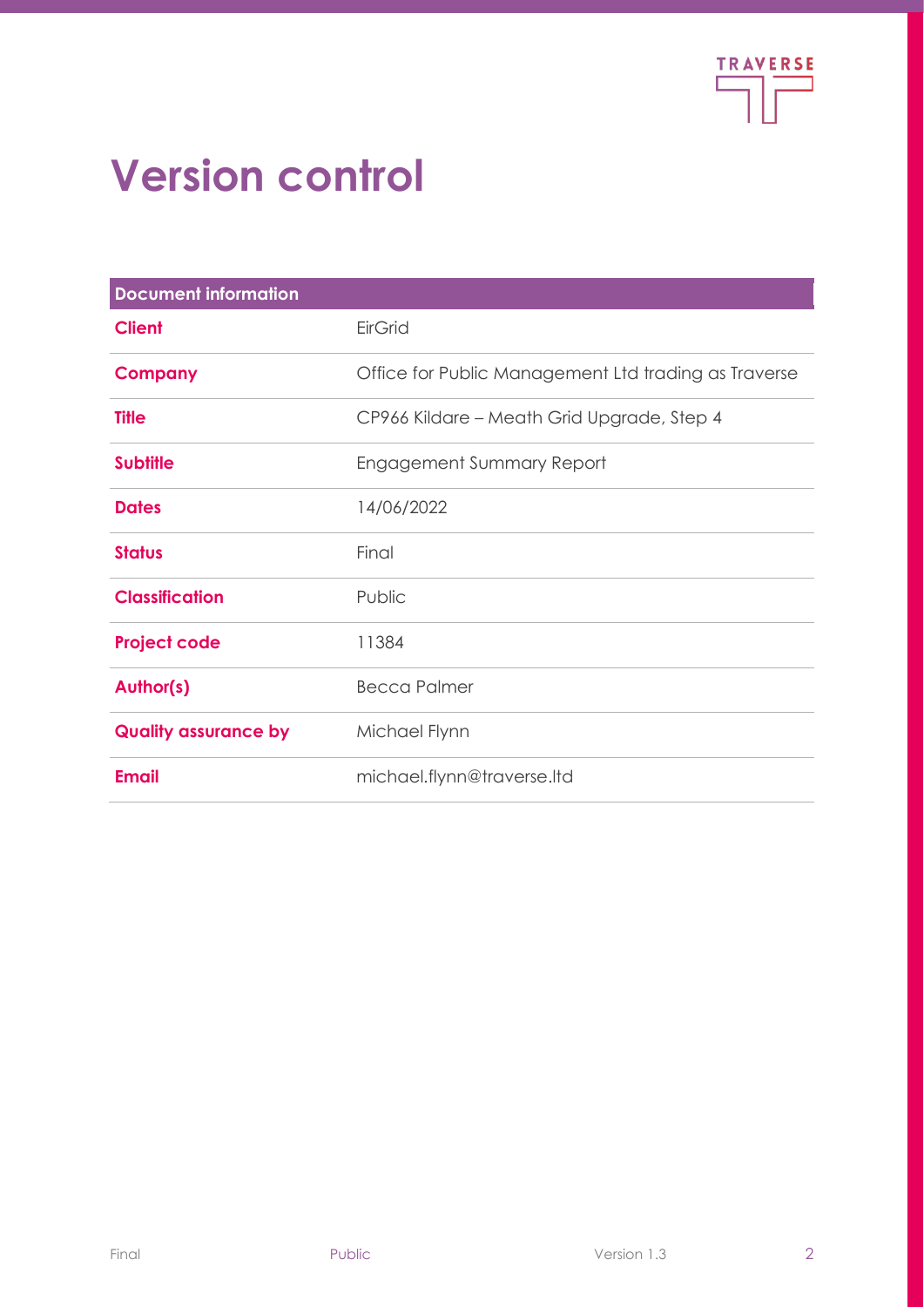

# **Contents**

| About this report                                         | 4  |
|-----------------------------------------------------------|----|
| <b>Background</b>                                         | 4  |
| EirGrid's approach to engagement                          | 4  |
| Step 4 of the Kildare-Meath Grid Upgrade                  |    |
| <b>Consultation Phase</b>                                 | 5  |
| Consultation                                              | 5  |
| <b>Post-Consultation Engagement</b>                       | 6  |
| General feedback from stakeholders                        |    |
| Comments about the Emerging Best Performing Option (EBPO) | 8  |
| Comments about the route                                  | 8  |
| Suggestions and other comments:                           | 9  |
| Community Forum and Community Benefit                     |    |
| Next Steps                                                | 10 |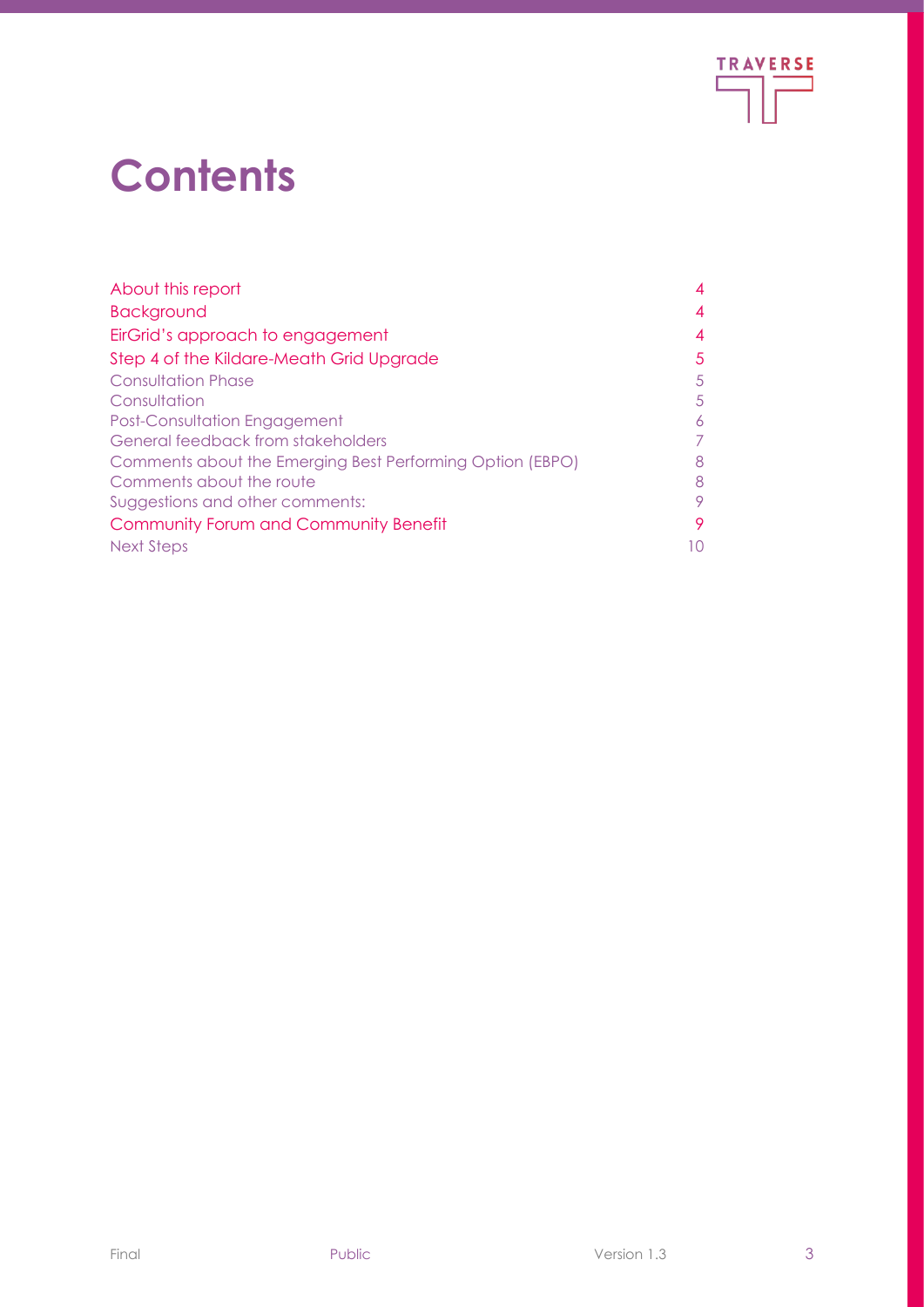

# <span id="page-3-0"></span>**About this report**

This report provides a summary of engagement carried out in the period that followed the public consultation for step 4 of the Kildare-Meath Grid Upgrade project. In this period, EirGrid engaged with a range of stakeholders on their Emerging Best Performing Option (EBPO). Traverse, an independent consultancy specialising in engagement and consultation analysis, was commissioned to report on the findings.

# <span id="page-3-1"></span>**Background**

EirGrid is the state-owned operator of Ireland's electricity transmission grid. It is responsible for a safe, secure and reliable supply of electricity in Ireland. Since 2006, EirGrid has operated and developed the national high voltage electricity grid and wholesale market in Ireland. The grid moves wholesale power around the country by bringing energy from generation stations to heavy industry and high-tech users. The grid also supplies the distribution network operated by ESB Networks that powers every electricity customer in the country.

The Kildare-Meath Grid Upgrade project is intended to add a high-capacity underground electricity connection between the Dunstown substation near Two Mile House in Kildare and the Woodland substation near Batterstown in Meath.

The project is considered essential to meet the Government of Ireland's Climate Action Plan target up of 80% renewable energy generation by 2030, this includes transporting electricity from offshore renewable sources. It will also help meet the growing demand for electricity in the East. This growth is due to increased population and economic activity in the region.

A significant number of Ireland's electricity generators are in the South and South West, where many wind farms and some modern electricity generators are located. The power they generate needs to be transported to where it is needed. The power is mainly transported cross-country on the two existing 400 kV lines from the Moneypoint station in Clare to the Dunstown substation near Two Mile House in Kildare and Woodland substation near Batterstown in Meath. The proposed Kildare-Meath project will connect these two lines, and this will strengthen the transmission network by improving reliability and security in the region.

For more information about the project, including the consultation brochure, visit the EirGrid website: www.eirgrid.ie/KildareMeath

# <span id="page-3-2"></span>**EirGrid's approach to engagement**

EirGrid follows a six-step approach to developing the grid. This is set out in full in EirGrid's *Have your say* document: [http://www.eirgridgroup.com/newsroom/have](http://www.eirgridgroup.com/newsroom/have-your-say-energy/)[your-say-energy/](http://www.eirgridgroup.com/newsroom/have-your-say-energy/)

- 1) Identifying the future needs of the electricity grid;
- 2) What technologies can be used to meet these needs;
- 3) The best option and the areas affected;
- 4) The location of the grid;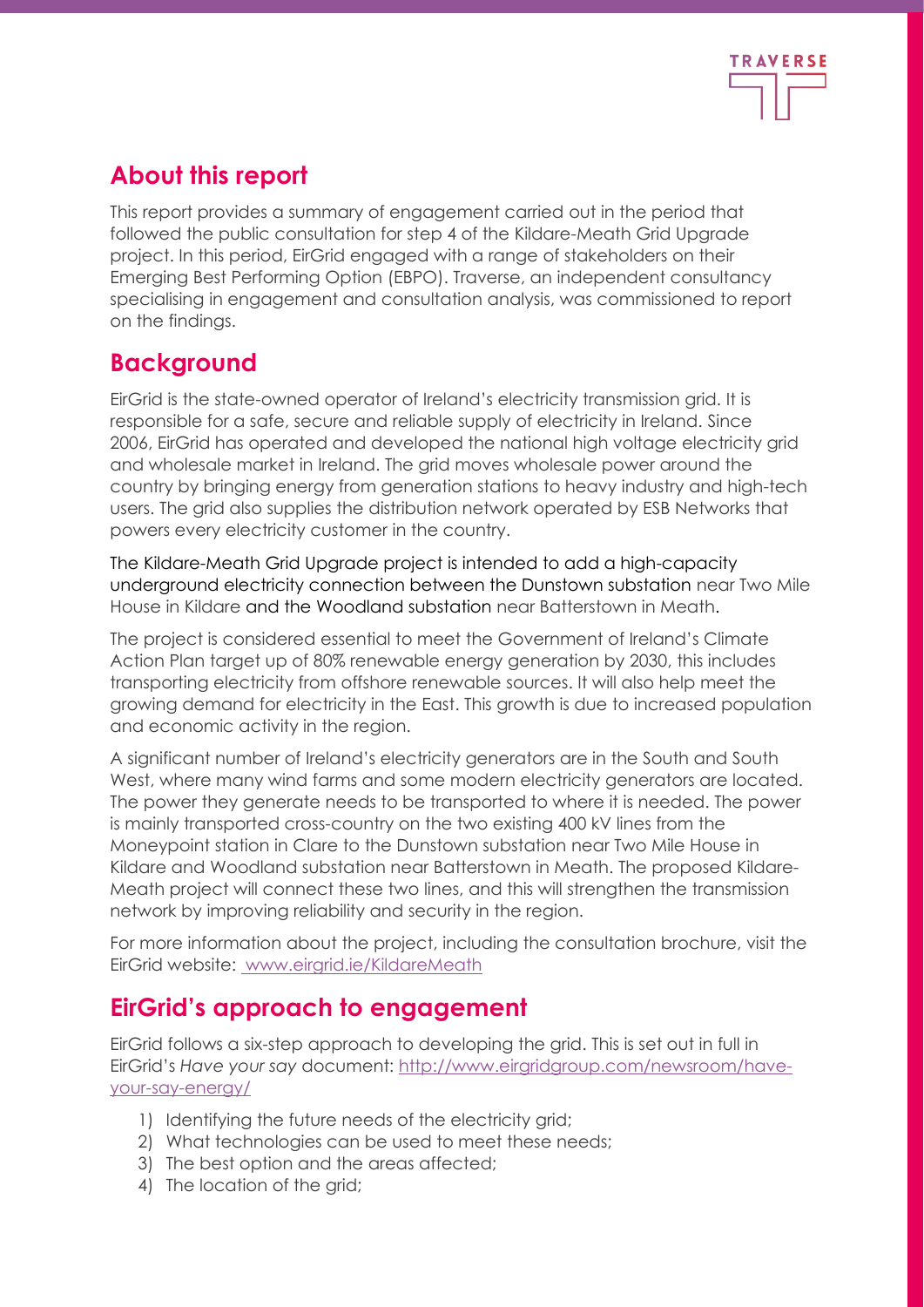

- 5) The planning process; and
- 6) Construction, energisation, and benefit sharing.

Step 3 of the grid development process for the Kildare-Meath Grid Upgrade led to the Best Performing Technology Option being announced as Option 4 - an underground cable. The project is currently at Step 4, which determines where exactly the cable should be built.

# <span id="page-4-0"></span>**Step 4 of the Kildare-Meath Grid Upgrade**

## <span id="page-4-1"></span>Consultation Phase

EirGrid identified four potential route options for the underground cables and these were assessed using a multi criteria assessment under the following five categories:

- **‒** Technical
- **‒** Economic,
- **‒** Environmental,
- **‒** Socio-Economic: and
- **‒** Deliverability.



#### **Figure 1: EirGrid's assessment categories**

### <span id="page-4-2"></span>**Consultation**

The Step 4 consultation was held from 31 August to 22 November 2021. It sought views on the four options, as well as respondents' views on the project more broadly, and information on any major events and festivals in the area that EirGrid should consider when planning the project.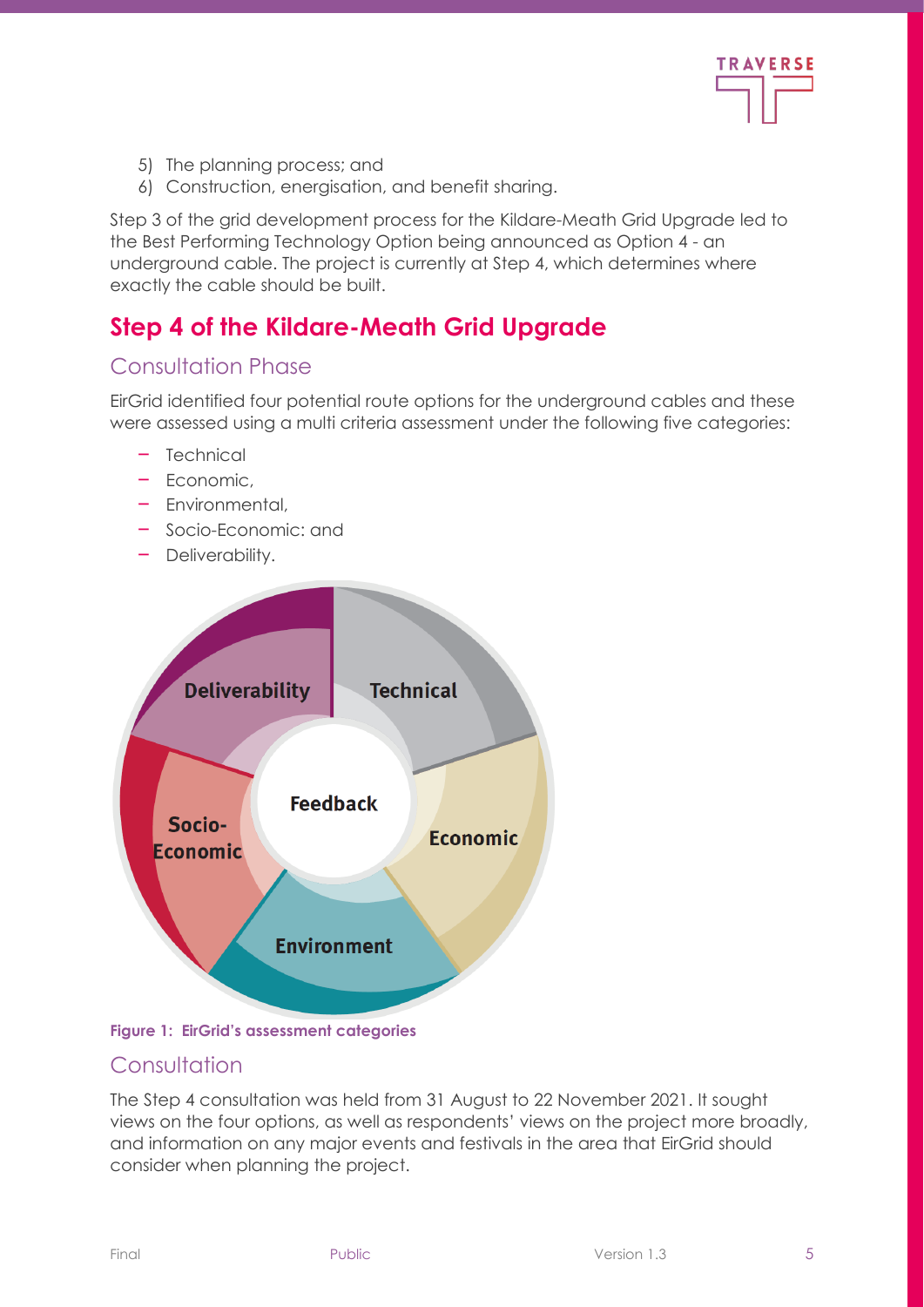



The consultation received 107 responses in total, and EirGrid used the feedback gathered to inform the EBPO.

The EBPO was published in the *Step 4A Report - Analysis of the Route Options* in March 2022.

The report can be viewed here: [http://www.eirgridgroup.com/site](http://www.eirgridgroup.com/site-files/library/EirGrid/KMGU-JAC-TN-0017-Step-4A-Report-08-03-2022-Compressed.pdf)[files/library/EirGrid/KMGU-JAC-TN-0017-Step-](http://www.eirgridgroup.com/site-files/library/EirGrid/KMGU-JAC-TN-0017-Step-4A-Report-08-03-2022-Compressed.pdf)[4A-Report-08-03-2022-Compressed.pdf](http://www.eirgridgroup.com/site-files/library/EirGrid/KMGU-JAC-TN-0017-Step-4A-Report-08-03-2022-Compressed.pdf)

<span id="page-5-0"></span>The EBPO was identified as Option A (the Red Route). This route is the most westerly of the four cable route options, and travels south from Woodland substation near Batterstown in Meath to Dunstown substation near Two Mile House in Kildare. It involves both on-road and off-road sections.

#### **Figure 2: The Kildare-Meath Grid Upgrade Emerging Best Performing Option (The Red Route)**

## Post-Consultation Engagement

This report provides a summary of feedback received during engagement with stakeholders on the EBPO between 8 March and 7 April 2022.

EirGrid engaged with a number of stakeholders through in-person information days and door-to-door. EirGrid held six public information days in the following locations:

- The Grange, Sallins, Co. Kildare;
- Kilcock GAA Club, Co. Kildare:
- Two Mile House GAA Club, Co. Kildare;
- Blackhall Gaels GAA Club, Co. Meath: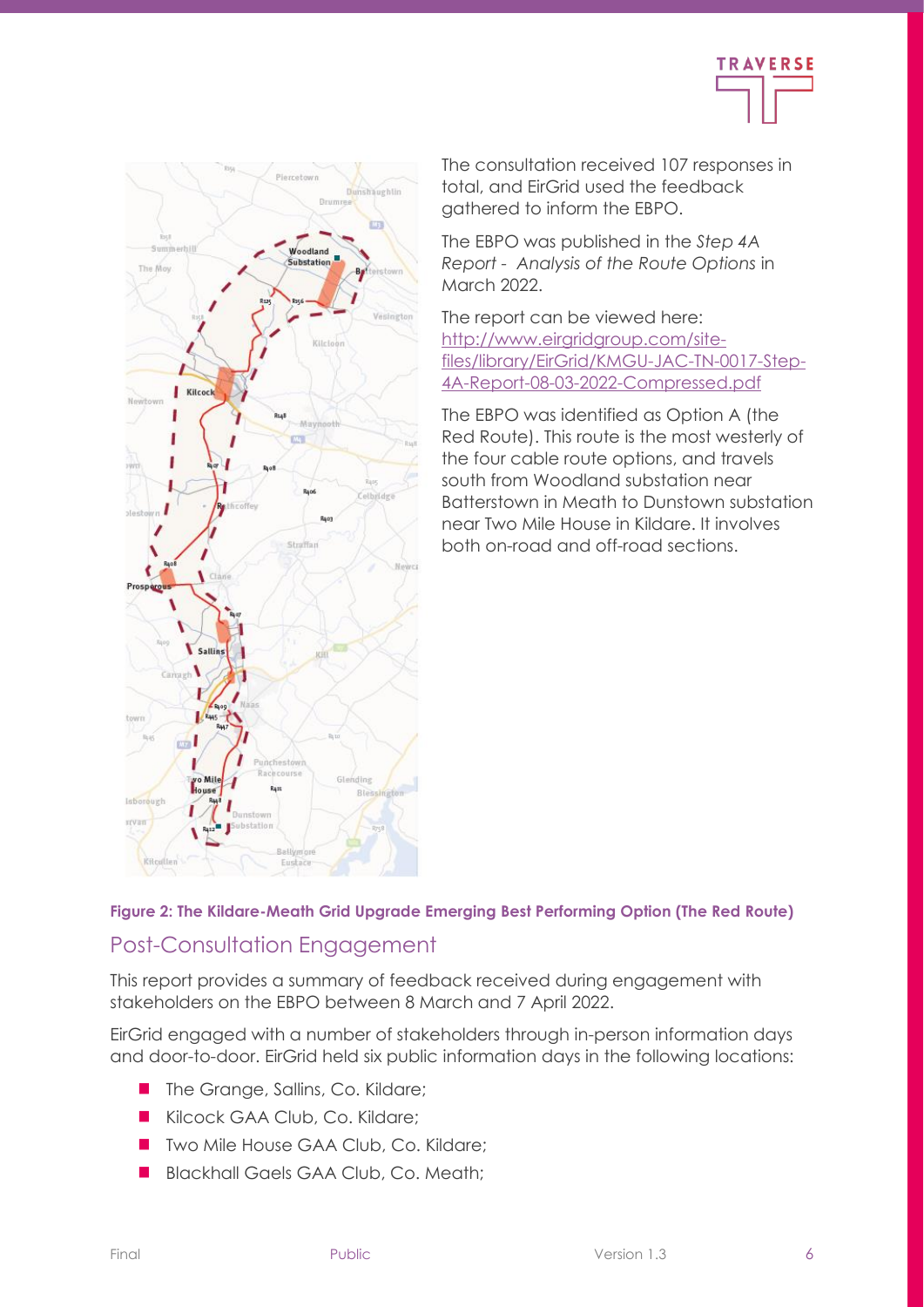

- Naas Sports Centre, Co. Kildare; and
- Prosperous Parish Centre, Co. Kildare.

Members of EirGrid's project team were on site at each of the events to answer questions from stakeholders.

In that period, their team also carried out door-to-door engagement with a number of stakeholders. Stakeholders voiced their opinions on the EBPO, as well as on environmental issues, conservation areas, and the Community Benefit Fund.

The views and personal opinions outlined in this report are those of the people who fed back to EirGrid and are reported on as they were expressed.

## <span id="page-6-0"></span>General feedback from stakeholders

Some stakeholders provided positive feedback about the project, including:

- The proposed Community Benefit Scheme;
- The use of an underground cable;
- That the cable would run on roads close to residential property, as its construction could potentially mean the upgrade of local roads; and
- Satisfaction at the level of engagement and publicity during the consultation process, including advertisements in regional newspapers.

Some stakeholders raised general concerns over potential adverse impacts arising from the project, including the potential for increased disruption for local communities and businesses. There was particular concern about potential disruption during construction, including the number of construction traffic movements.

Other issues that were raised included:

- impacts on local amenities such as sports pitches;
- The importance of communication with those who would be impacted, as identified on the maps provided, and ensuring sufficient detail was contained within the maps;
- Potential safety issues arising from Electromagnetic Fields (EMF)
- Concerns over the project timeline.

#### Suggestions from stakeholders:

Feedback included some suggestions for EirGrid to keep stakeholders updated regarding the development of the project and Community Benefit Fund. Some suggested that part of the community benefit be spent on the Scouts, Wheelers, and local sports pitches, and that the roads used should be widened and improved.

A few others requested further information regarding the project, including its timeline, the number of crews required for construction, and the type of cable that would be used.

One suggestion was that EirGrid reinstate areas that they develop to the same condition they were in prior to the project.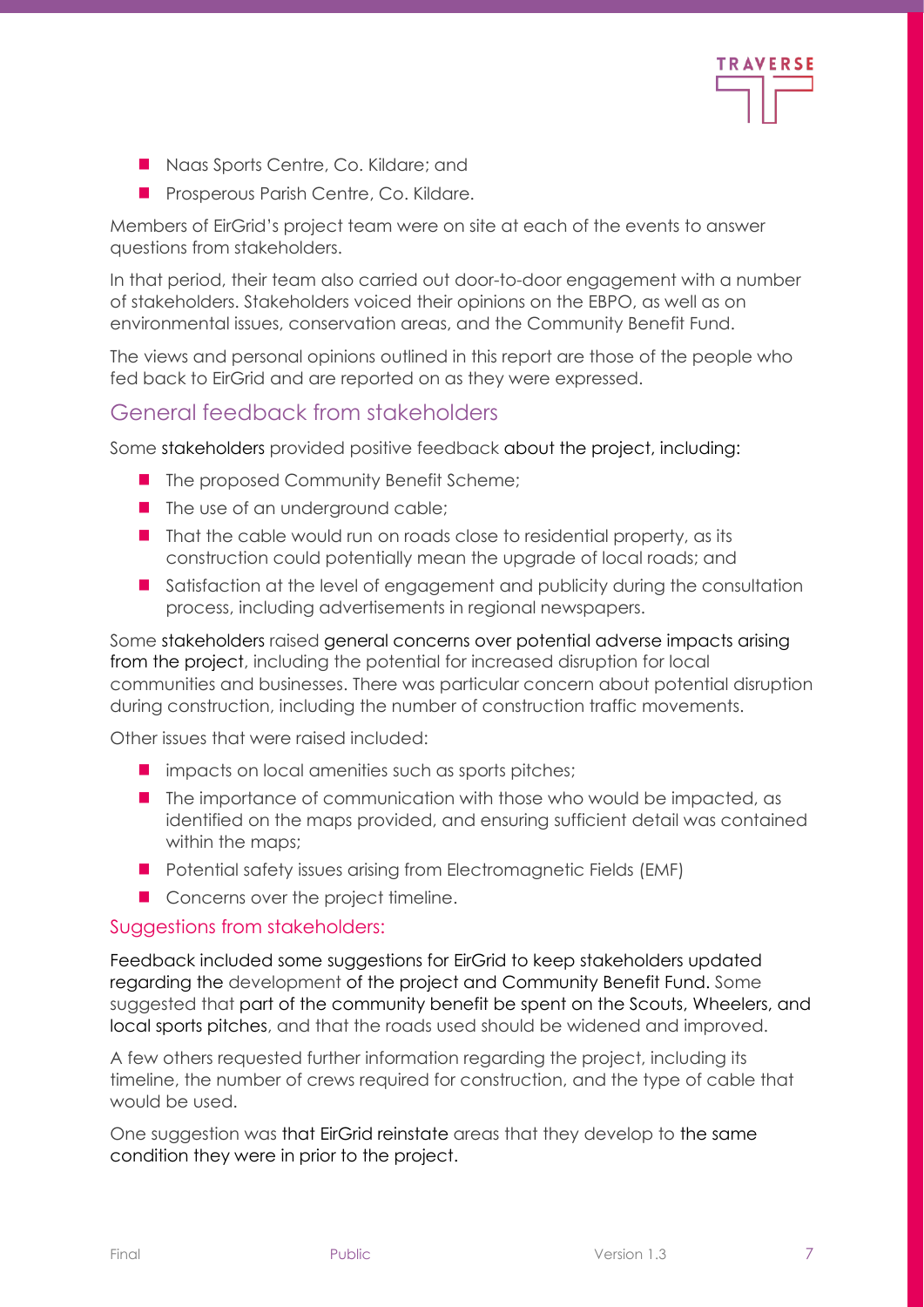

## <span id="page-7-0"></span>Comments about the Emerging Best Performing Option (EBPO)

Some stakeholders expressed general support for the project, including the timeline and the options provided.

A few voiced concerns regarding land use, specifically that the cable route would go through private land, could damage crops, and that land used may not be returned to its original condition, with some fearing potential sterilisation arising from easement.

One concern was raised that safety could be undermined due to overhanging trees on the 'Red Road' and that re-aligning the road could have potential adverse impacts to Gibbeth Rath.

#### Suggestions about the EBPO

A small number of stakeholders made suggestions regarding the EBPO. A few suggested that further information should be provided, including details of consultation with EirGrid's ecologist on planting, what the width of easement would be, and the potential impact to the 'North-South' Interconnector.

Other suggestions included:

- Compensation to be supplied for sterilisation from easement, per linear metre across farm land, and for crop loss and damages;
- Cycling routes to be considered during construction;
- The Red Road be re-instated following completion of the project; and
- <span id="page-7-1"></span>■ The R125 should be closed because it is too narrow.

### Comments about the route

A few stakeholders expressed general support for the route, with an additional few specifying support on the grounds that the route does not pass through the town or private land.

A few stakeholders expressed concern over the potential for disruption due to the cable being installed through the public road network, including roundabouts, and the potential for road closures during construction. A few others raised concerns that the route may run through their land and farms or be in close proximity to their residence.

#### Suggestions about the route

A few stakeholders made suggestions for the route, including that:

- The mature hedge on the raised berm along the old red route should be protected through the installation of parking bays;
- The road between Mullagh and Kilcock should be closed and re-instated in better condition, meaning that the final route would have to be adjusted; and
- More detailed maps should be provided so that residents can identify the proximity of the route in relation to their properties.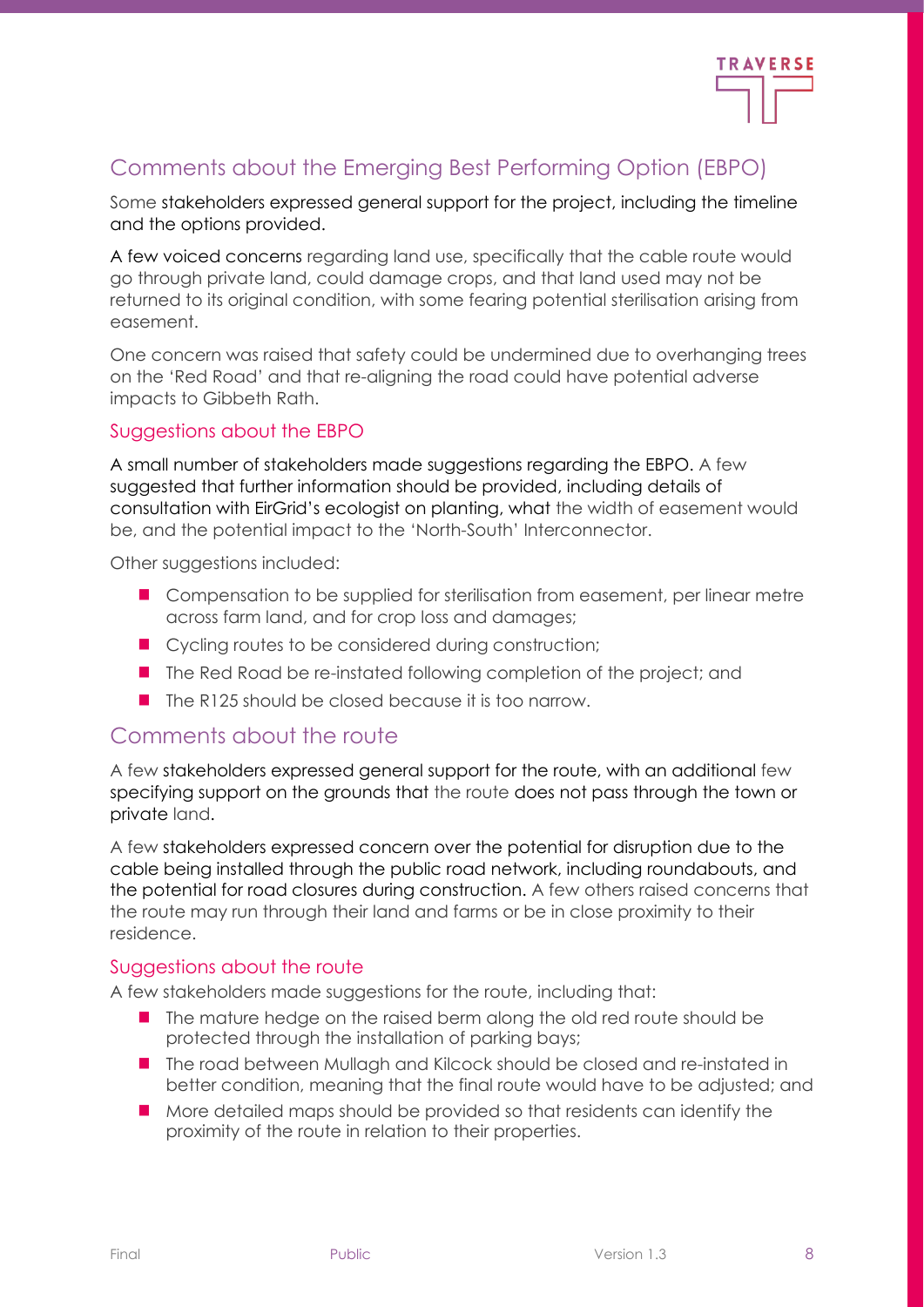

## <span id="page-8-0"></span>Suggestions and other comments:

A few stakeholders made other comments about the project, including:

- That there should be arrangements to facilitate dairy farming, including milk and silage production;
- That if the road is to be dug up, other utilities should also be placed underground;
- General comments about biodiversity and renewable energy; and
- General queries about Moneypoint.

## <span id="page-8-1"></span>**Community Forum and Community Benefit**

In July 2021, the first meeting of the Community Forum took place, and this body continues to act as an important consultative body to influence the project's development. Its eighth meeting was held prior to the announcement of the EBPO, with its members invited to comment on the route.

The Community Forum is established by EirGrid to support consultation, communication, engagement, relationship building and benefit sharing on grid development projects.

The community forum has the following functions:

- To provide relevant input and key local knowledge to assist the project team in decision making;
- Work with community groups and organisations to build trust, identify local needs, grow partnerships and deliver on local projects;
- Provide governance and transparency around the implementation of the Community Benefit Fund, including oversight of the Community Fund Administrator;
- Receive regular updates from EirGrid team members on project delivery, including engagement with the organisations and communities the members represent;
- Advise EirGrid on the most effective approach to communicating feedback and key milestones to the wider community.

Community Forum members for the Kildare-Meath Grid Upgrade project were advised of the chosen route and opportunities for further engagement. EirGrid also promoted the EBPO for four weeks across a range of media including local and regional press titles including the Meath Chronicle, Leinster Leader, Kildare Nationalist, and Liffey Champion, and on radio with Kildare FM, along with social media channels such as Facebook and Twitter. EirGrid corresponded with stakeholders throughout, via emails and telephone calls, and published information on the EirGrid website in relation to the EBPO.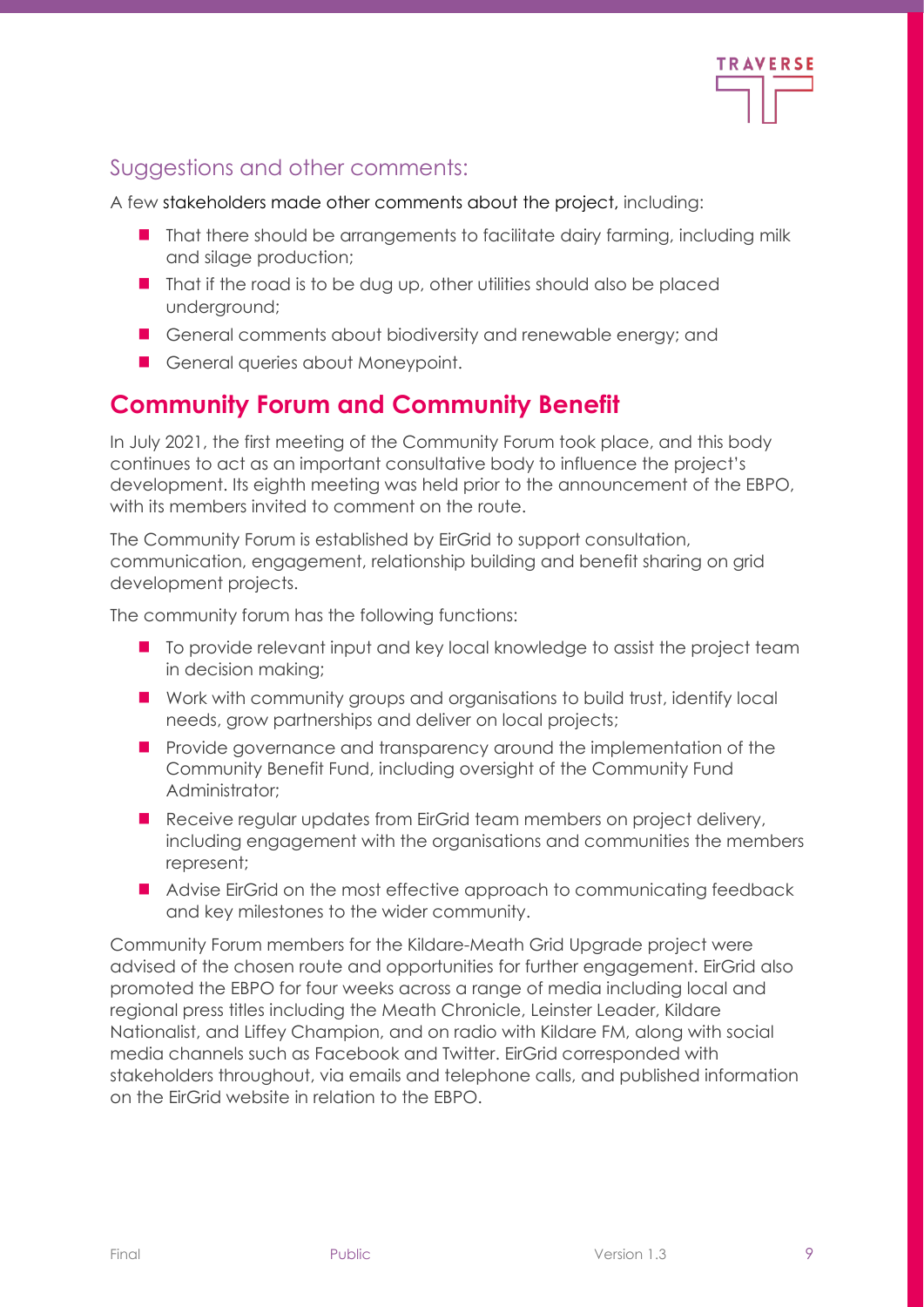

## <span id="page-9-0"></span>Next Steps

This report is being published alongside the *Step 4B Report – Route Options and Evaluation Report*, which confirms the best performing route option in detail. This option will be taken into Step 5 (the planning process) following engagement with landowners, community forum, infrastructure owners and other key stakeholders in addition to environmental surveys and assessments.

Further engagement will be required in Steps 5 and 6 in line with EirGrid's six-step approach. Should planning permission be granted, the Community Forum will also oversee the implementation of a Community Benefit Scheme with the support of the EirGrid Public Engagement team and the Community Fund Administrator.

The Community Forum will co-develop a community benefit strategy in conjunction with local stakeholders and will work with EirGrid to ensure the fund administrator aligns the benefit scheme to the strategy. The strategy will need to align with other local community plans, national policy and the Sustainable Development Goals.

The community benefit is spread across three funding streams including:

- Community to reinforce community cohesion, wellbeing and education,
- Sustainability to transform how communities think about, generate and use energy; and
- Biodiversity to leave the biodiversity of an area in a better condition than it was before we built a project.

More information on the consultation can be found here:

www.eirgrid.ie/KildareMeath